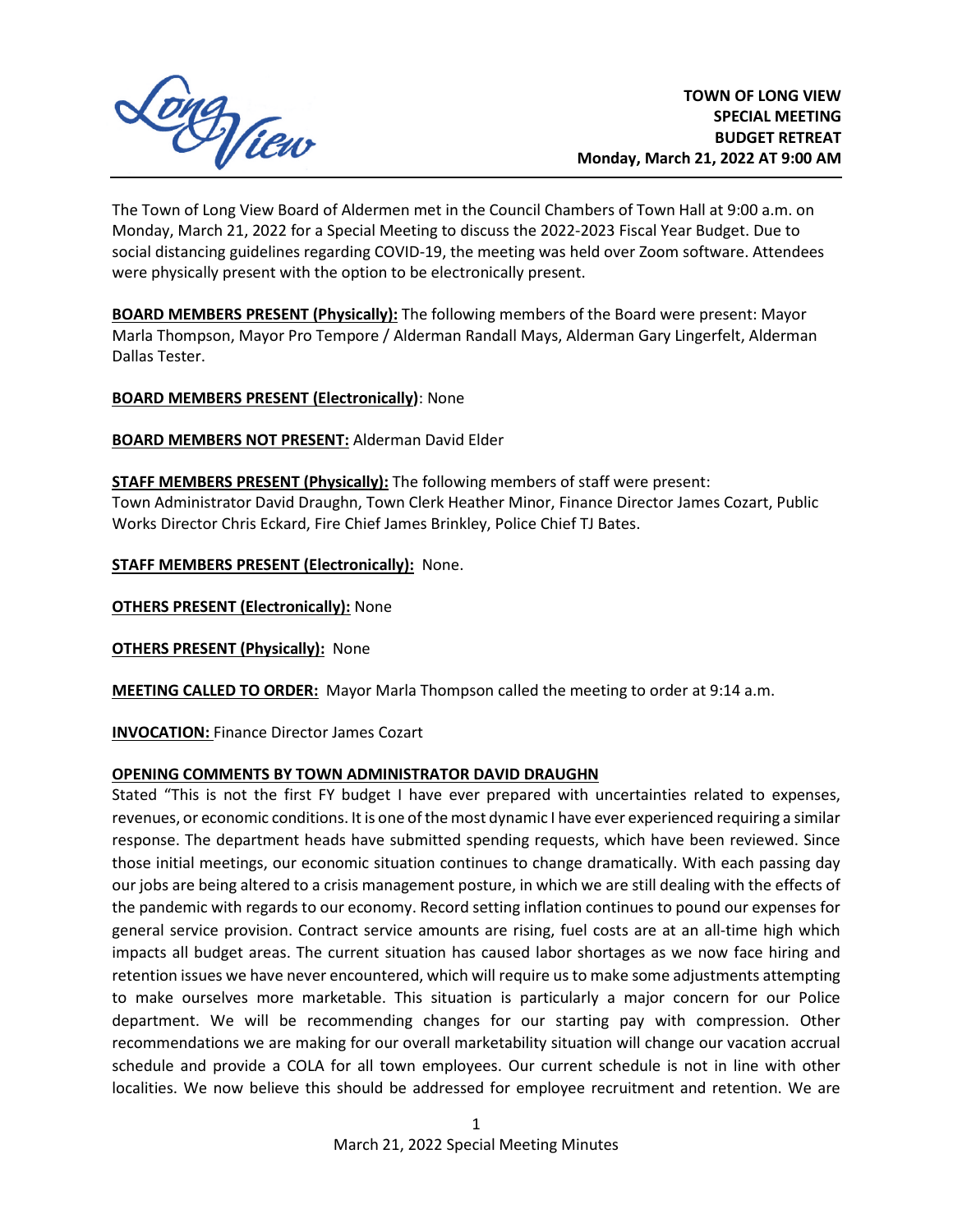continuing to improve the Fire Department staffing levels with a new position recommended this fiscal year and one next fiscal year or both this year if we believe revenues will allow. This gets us to the maximum operating level we can afford without a major tax increase, which I will not recommend for many reasons. We must be prepared to operate on our own with little assistance and limited resources. Some budgeting goals have been altered for the time being as we try to figure out real economic impact on revenues and expenditures.

The presentations we will be going over this morning are being presented with an eye on all these factors, with some revenue issues still unknown. Our sales tax revenue has been up, and we will adjust accordingly. We are recommending budget changes that we feel are important while adding the increases in expenses that we do not directly control such as insurance premiums which we are aggressively shopping with a new healthcare alliance, holiday pay and other increasing line items. We will adjust remaining expenses at current year actuals with some increase in areas to account for 7 percent and rising inflation. We will adjust our final budget recommendation by the May workshop with increases not currently in the budget draft or reduce further expenditures, depending to this economic situation. Our fund balance levels are good and need to continue to remain strong for future budget growth and unpredicted expenses. We are seeking Board guidance today on the issues we will present."

## **DEPARTMENT BUDGET DISCUSSION**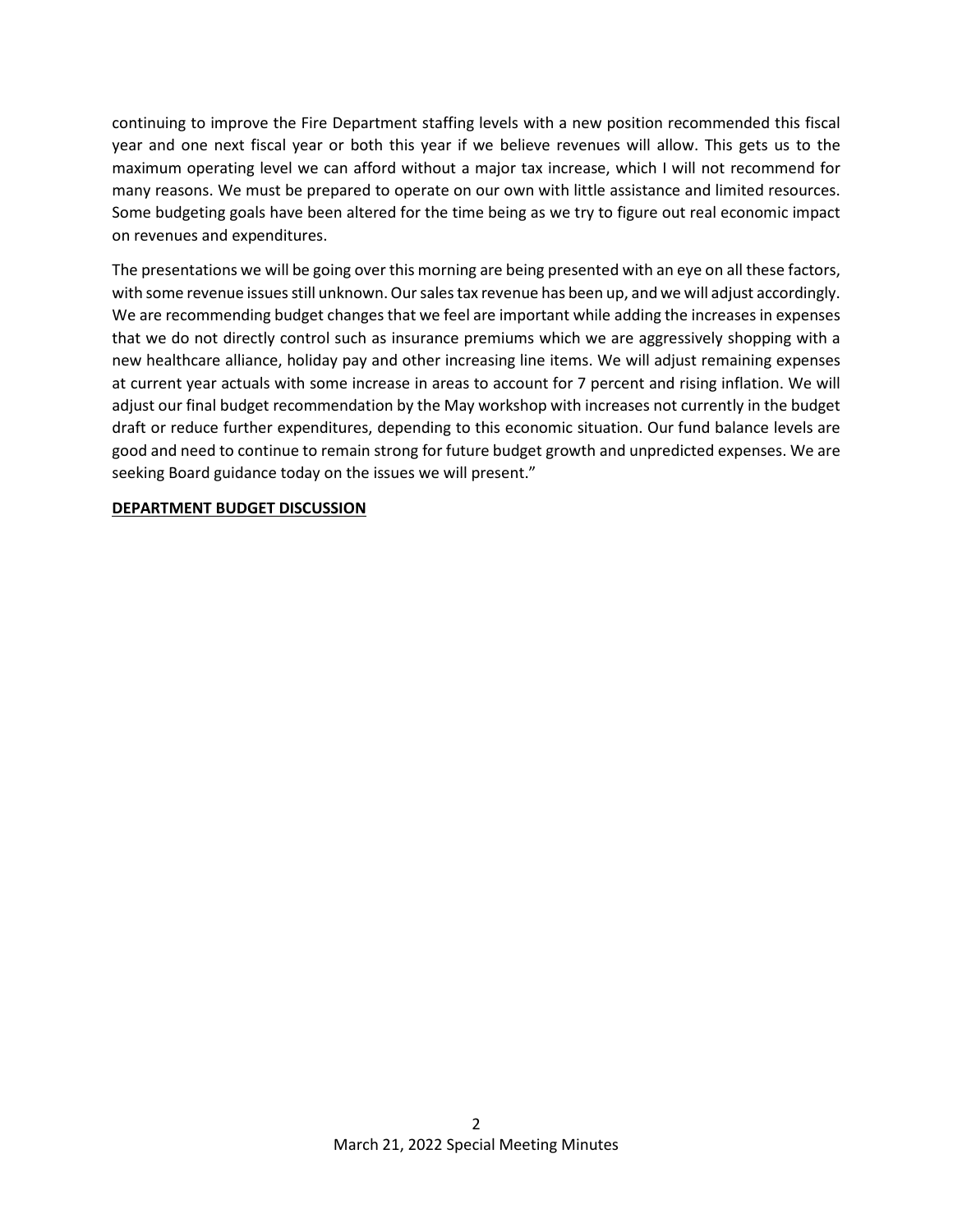#### **FIRE DEPARTMENT – PRESENTED BY FIRE CHIEF JAMES BRINKLEY**

Town Administrator Draughn addressed the board saying he has talked to each member of the board about the fire department in the past couple of years, as well as recently. Town Administrator Draughn stated that there has been a reduction of volunteers and we continue to do everything we can to improve the fire department. Town Administrator Draughn stated that Fire Chief James Brinkley believes that we should have a full-time department. Town administration Draughn stated that he agreed with Fire Chief Brinkley, he just does not think we can afford it at current tax levels. Town Administrator Draughn stated that he is recommending that we help Fire Chief Brinkley get three (3) per shift over the next year, as well as another Fire Fighter next year. The Fire Department will be responsible for filling the remaining four (4) spots required by the state through volunteers or on call Fire Fighters. At this point, Town Administrator Draughn turned the floor over to Fire Chief Brinkley.

Fire Chief James Brinkley addressed the Madame Mayor and Board. Fire Chief James Brinkley stated that additional personnel are the Fire Department's greatest need right now. Fire Chief Brinkley stated that currently they have fifteen and this is the state minimum. Fire Chief Brinkley stated that one of the members did not meet their training requirements for this year, so when the state comes in, they are at 14 people on the roster. Fire Chief Brinkley stated that 2024 is the fire department's next big year. Fire Chief Brinkley stated that fifteen people minimum is what will always be needed to maintain the fire department to keep the ISO rating for the residents of the Town of Long View. Fire Chief Brinkley stated that if that is what is chosen to do, then that is fine, the Town can do that, however, that will hurt economics on people coming in, new businesses, and the residents will pay the highest insurance premium. Fire Chief Brinkley stated that another issue he is concerned about is an engine and four (4) people are required on a structure fire call. Fire Chief Brinkley stated he believes that this issue will get the department before the 15-person minimum does. Fire Chief Brinkley stated if you have three (3) structure fire calls with less than 3 people there, the state will put the department on probation. The state monitors every structure fire call from the time you are placed on probation, forward. Fire Chief Brinkley stated that the times of volunteering has decreased. Using Conover as an example; Conover has a roster of fifty-nine people. When the shifts are put together for people to work, open shifts are still needed to be filled. Fire Chief Brinkley stated that will the population of Long View, being majority transient, older populations, he could easily have the number of people on the roster, but he would not have the people to do it. Fire Chief Brinkley used Chris Riley as an example, stating he was their strongest call runner. Chris is getting ready to get married and will start a family. Chris Riley ran 101 calls last year out of 775 calls total, contributing to 13% of additional help Long View received when running calls. Fire Chief Brinkley stated that Fire is a little different than Public Utilities and Police, stating that when someone needs the fire department, they are needed 100 % of the time and are needed with in 4-6 minutes, where the police department can put off calls if there are multiple calls at once. Fire Chief Brinkley stated that people's survivability rate is dependent on Fire Fighters getting to the call.

Fire Chief Brinkley stated that what he is wanting and what Town Administrator Draughn has recommended is potentially reclassifying the 8 a.m. to 5 p.m. fire fighter into a position to make 3 (people) per shift. Fire Chief Brinkley stated that when he initially talked to Town Administrator Draughn about the 3 (people) and going to two (people), the 8 a.m. to 5 p.m. position always offered them a fill in spot. Fire Chief Brinkley stated that Kelvin Gregory (KC-Fire Fighter who works the 8 a.m. to 5 p.m. position) will be out for 6 months recovering from shoulder surgery. Fire Chief Brinkley stated that if we hire these people,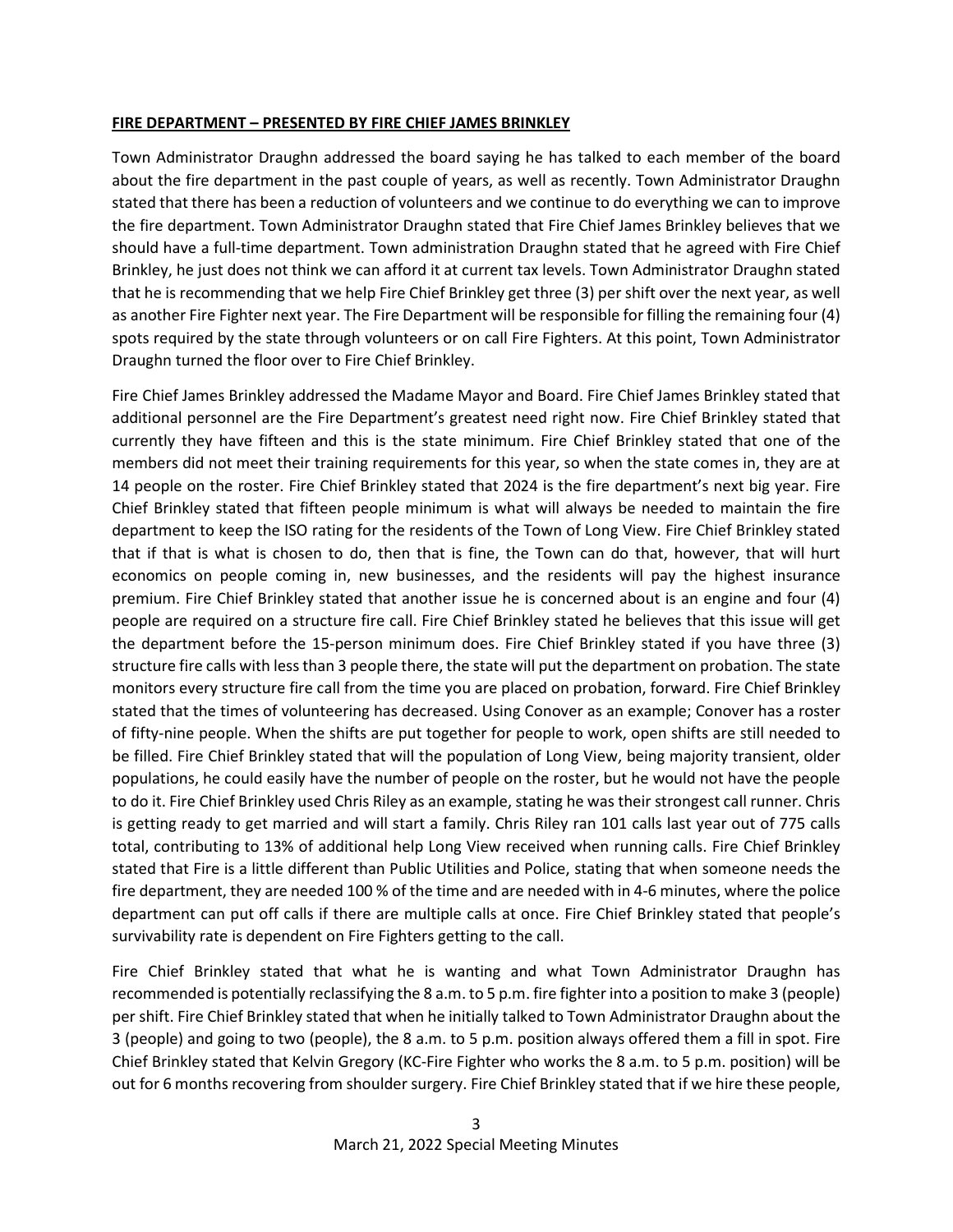(two), we would still be "lopsided" a little bit, so the request is to somehow get to six (6) before 2024. Fire Chief Brinkley stated that if they get the two this year, they can reclassify and have 3 (people) all the time except for someone being off. Fire Chief Brinkley stated that he only has Mike Cates and Pete Weinrich to fill in now. Fire Chief Brinkley stated that this was scary for him, and he looks for any feed back or questions from the board. Fire Chief Brinkley stated that he wanted the board to be hard on him and to ask him whatever is on their minds.

Alderman Dallas Tester asked what the fire department was doing with the community colleges, but that he also knows Fire Chief Brinkley well enough to know that he has already pounded that avenue. Fire Chief Brinkley stated that the problem is that North Carolina is moving towards once a fire fighter gets into the door, it will take them two years to become fully trained. In Long View, there is not a lot of buy in because of the demographics of the population. Fire Chief Brinkley stated that people are not working for money and are not going to give their time. Recently, at the Rotary Club which has over one hundred members, the 80- and 90-year-old people are carrying the weight of these civic organizations now. Approximately 1800 churches are closing a year because you do not have that sense of pride in your community anymore. Fire Chief Brinkley stated that the other thing he was going to add is that the State is working towards a state fire academy which will require a new fire fighter to go to Raleigh to take their test. Fire Chief Brinkley stated that even though volunteering, recruitment, and retention are hot topics, it is not the fix now, but it may be a fix in two, five, or seven years down the road, but it will not fix the current problem. Fire Chief Brinkley stated that this is not a Long View issue. It is a Catawba County issue, and everyone has these same problems. Alderman Dallas Tester stated that he knew that Lincoln County had gotten so bad that one department had been taken over and is going county wide.

Fire Chief Brinkley stated he had two other items that he would like to request. The first being radio replacement. Fire Chief Brinkley stated that first round of eight hundred radios that were bought are not phase II compliant for the trucks and is approximately \$9500.00, which will get the trucks up to Phase II Compliance. Fire Chief Brinkley stated that the fire department has eight SCBA cylinders (air pack bottles) that are almost out of service from their 15-year life span and need to be replaced. Fire Chief Brinkley stated that he could try and purchase half this year and half next year if he was not able to purchase all of them this year, which is why his estimate was lower.

Fire Chief Brinkley stated that was all the requests he had. Their biggest need is people because they have good equipment. The Fire Department just needs the people to use it.

Mayor Marla Thompson asked if he was finding it hard to find people to be fire fighters. Fire Chief Brinkley asked if she meant for the service or for Long View. Mayor Thompson stated she was referring to Long View. Fire Chief Brinkley stated that he is bias, but he feels like Long View has the best fire department that they have ever had. Fire Chief Brinkley stated that he is not boasting on himself, but he has handpicked everyone on the fire department except for one person because they believe in the mission and they trusted him, so they left organizations that had full time staffing because they believed in where Long View was going. Fire Chief Brinkley stated that it has not been hard for him to find people and that people are happy at Long View Fire Department. Fire Chief Brinkley stated that people are not leaving because they are not happy, it is the retention of keeping them. He did not want to see them come to Long View and then leave. Fire Chief Brinkley reiterated that he did not feel that he has had an issue of getting people on the fire department.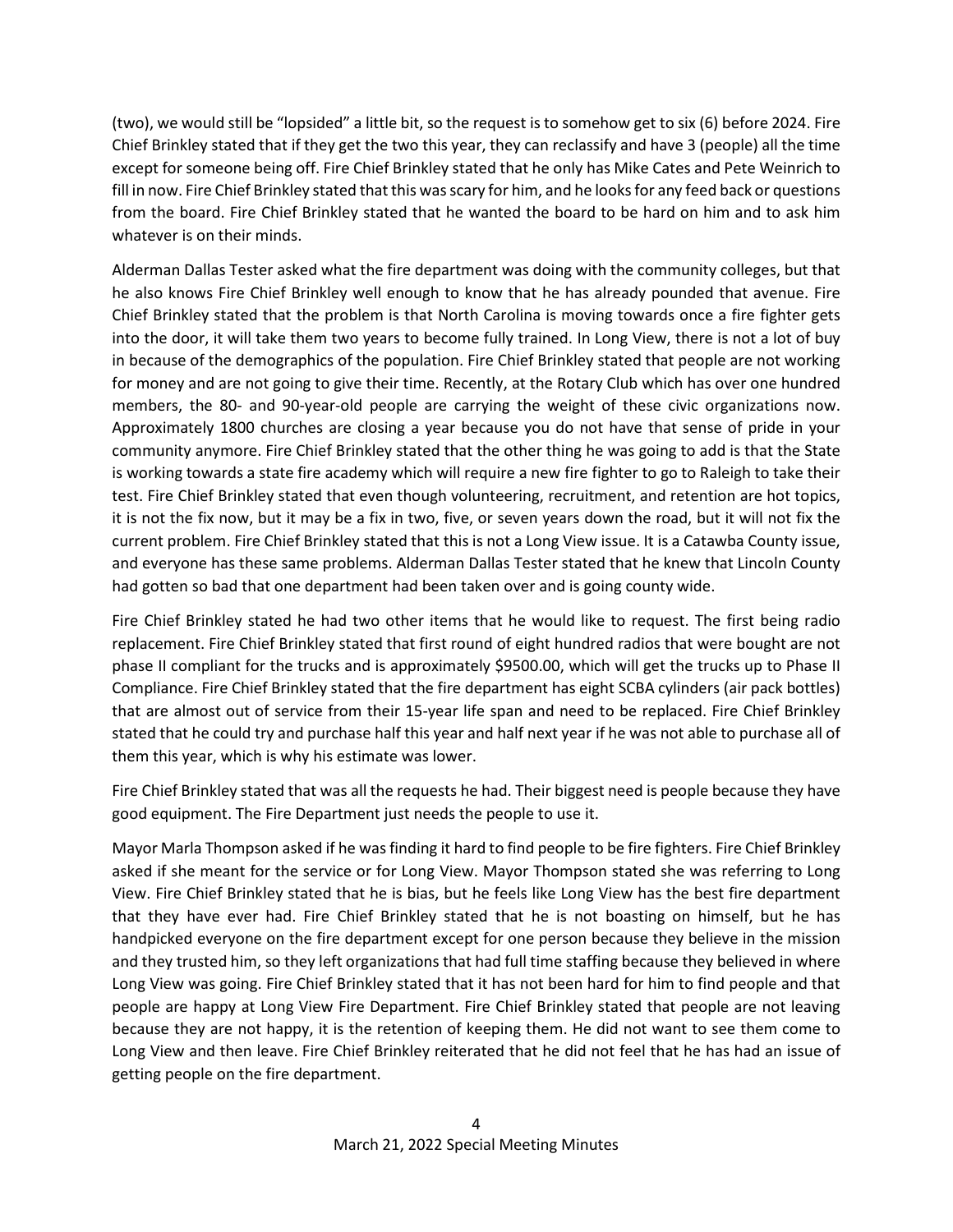Alderman Randall Mays asked Fire Chief Brinkley how often he has had to pull a shift because someone has been out for various reasons. Fire Chief Brinkley stated that recently it has not been too bad, but if someone were to review the comp. time levels, you would be able to see who has been working. Fire Chief Brinkley stated that he has two employees right now sitting at four hundred hours.

Alderman Dallas Tester asked how we were with mutual aid. Fire Chief Brinkley stated that Icard, Mountain View, and Cooksville all serve and receive mutual aid from Long View. Long View Fire Department is also the county's primary engine for Tanker Task Force One.

Mayor Pro Tempore/Alderman Randall Mays asked if we have received an increase from county on funding. Fire Chief Brinkley stated that he put in for a \$0.03 (three cent) increase through the county which is enough money to support one FTE. (Full time employee) This is about a \$10,000 increase from the county area if this is approved but that is not certain yet, however the county's fire and rescue manager feel confident that this will go through.

Mayor Marla Thompson asked if there are any grants available for the Fire Department. Fire Chief Brinkley stated there is a Safer Grant, however, it is extremely competitive and a roll of the dice.

Fire Chief Brinkley stated that 2024 deadline is scary to him since Long View Fire Department has skated by. Town Administrator Draughn stated that he disagrees with the statement that we've skated by and he does not like that terminology. Since 2016, the town has committed \$220,000 to the fire department and are looking at adding another \$50,000+ this year. Town Administrator Draughn stated that we are going to have to get creative in the way that we get people like we never have before. Town Administrator Draughn stated that he is pushing the County and the mention of using a county truck has come up, as well, however, the County will have to get involved there. Town Administrator Draughn stated that if he were able, he would have sixteen people for the fire department tomorrow, however, he doesn't feel that we can afford it without a major tax increase, but we can do up to 11 people with out incurring the tax increase, which is a good commitment from where we were. Town Administrator Draughn stated that ISO might not be able to be kept the level that we have previously had, but we will have to see how it goes in the future. Town Administrator Draughn stated that these are just his thoughts, and this is a decision made by the Board, not by him, but he does feel there are solutions other than raising taxes to hire sixteen people. Alderman Dallas Tester stated that this would be a tough climate right now to raise taxes in, anyways. Town Administrator Draughn stated that even a few years increasing taxes is not a solution and he is not trying to stone wall anything that Fire Chief Brinkley is saying, but the scare tactics are not necessary, because the town and the fire department will get through it. Fire Chief Brinkley stated that when he said, "skating by," he was referring to call response wise.

Alderman Dallas Tester asked what we get for allowing our tanker to be used in the county. Fire Chief Brinkley stated that we are the primary engine for Tanker Task force and that Newton is the secondary tanker. This is a new collaborative effort. Mayor Pro Tempore/Alderman Randall Mays stated that our willingness to help other department helps us receive help as well, so it is a great system for support. Town Administrator Draughn stated that Fire Chief Brinkley has done an excellent job raising our reputation in the fire community with the efforts he has put forth. Mayor Pro Tempore/Alderman Randall Mays asked how much funding I projected if we were to receive the \$0.03 (three cent) increase from the county that has been request. Fire Chief Brinkley stated that the total is about \$500 shy of the pay for one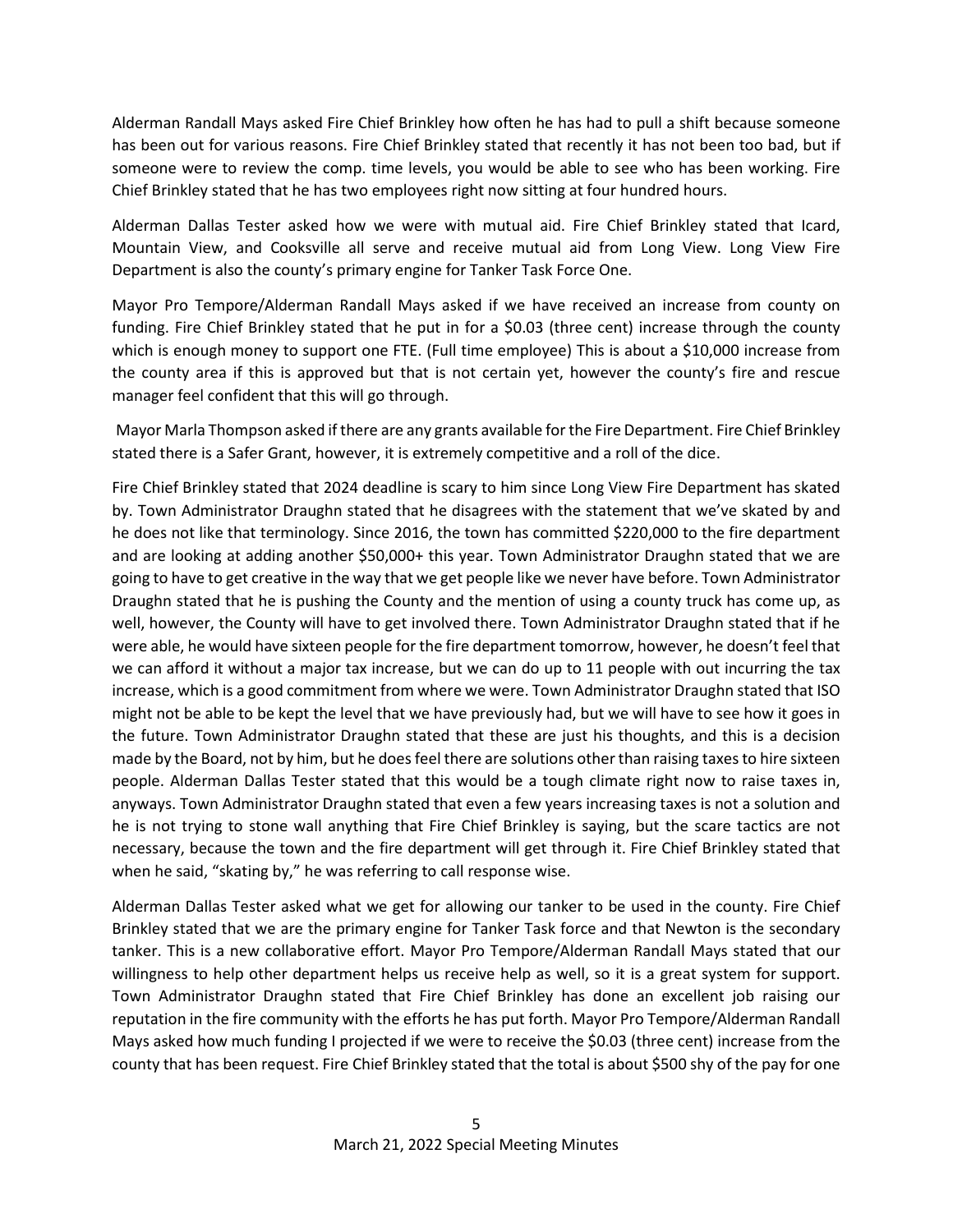FTE (Full time employee.) The county is working to approve this but are unsure when the funds would be seen. Fire Chief Brinkley has offered his assistance in any way that he can help.

Mayor Marla Thompson asked if there were any other questions. There were none. Town Administrator Draughn thanked Fire Chief Brinkley and excused him from the Council Chambers.

Town Administrator Draughn stated he wanted to share, as a final thought, that the fire department tends to preach doom. Town Administrator Draughn stated that he was going to push adding a position this year and a position next year using recruiting methods they have not used in years past, but this is a tricky situation without a clear solution. Mayor Marla Thompson asked if Fire Chief Brinkley stated that someone did not meet their training. Town Administrator Draughn confirmed that one of the 'on call' fire fighters did not meet their thirty-two required training hours, so that person cannot officially be counted on the roster. Alderman Gary Lingerfelt stated with regards to the extra time being worked, that sometimes that extra work is voluntary because they want the extra money in their pocket. Town Administrator Draughn added that with the 24 hour shifts they work, they can work at Long View, as well as two other places, but they never come back and help run calls after their shift here ends. Town Administrator Draughn expressed his frustration with this, using public works as an example. If Public Works did not come back in, what would happen with sewer and water issues. Finance Director James Cozart stated that the Fire Department's schedule is as follows: They work either 9 or 11 days a month. Alderman Dallas Tester asked if there was anything that we could put in writing stating that the fire fighters must work exclusively for Long View. Town Administrator Draughn stated that is not a possibility and that this is just a problem that irritates him, but he cannot fix it.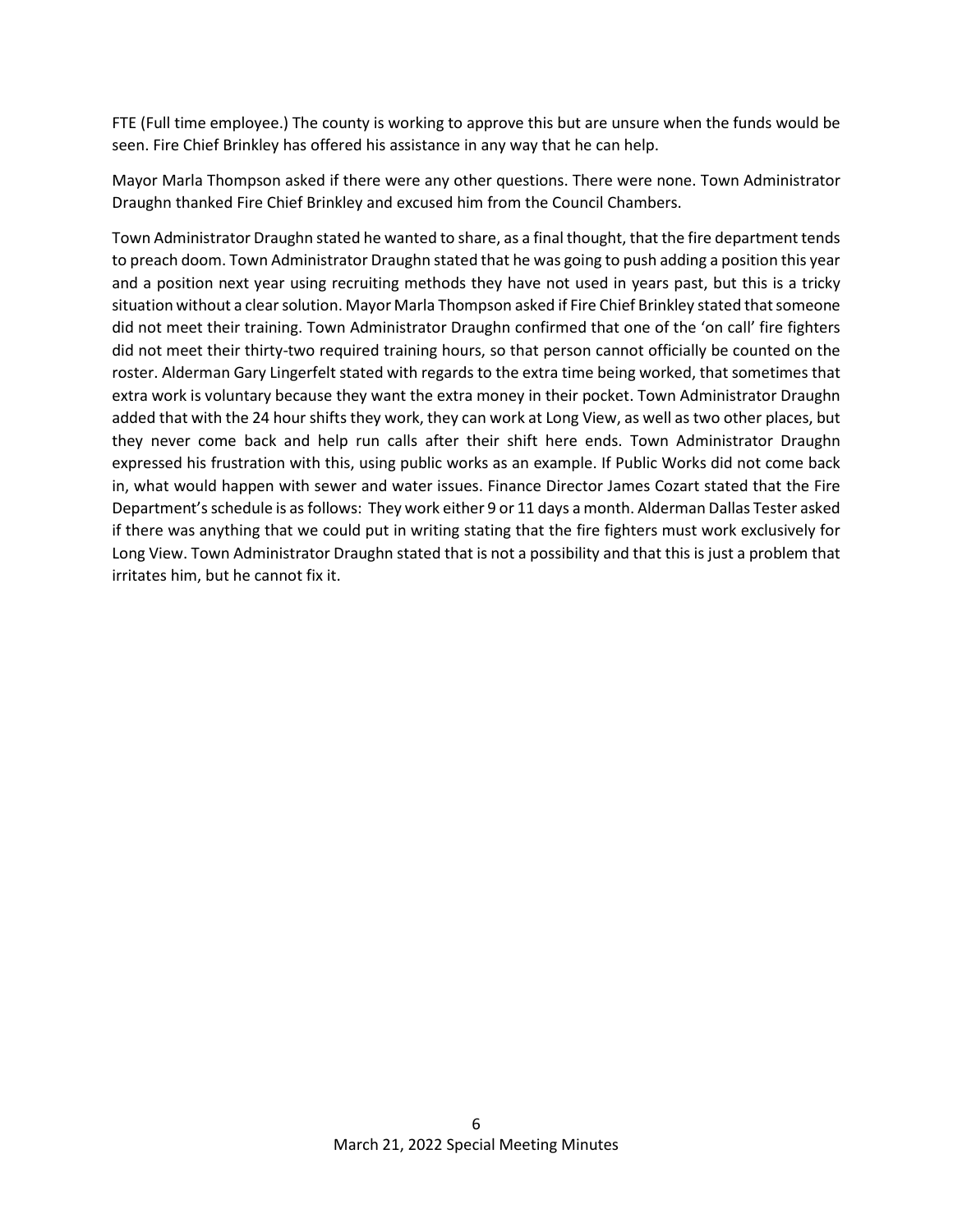## **PUBLIC WORKS- PUBLIC WORKS DIRECTOR CHRIS ECKARD**

Town Manager Draughn stated that Public Works Director Chris Eckard did not have main capital requests. The items in the Public Works budget are primarily going to consist of gas, tires, and the garage budget. Public Works Director Chris Eckard had the Sweet Bay Lane project, Limb Dump, and then he and Town Administrator Draughn would both give an assessment of the Radio Meter item.

Public Works Director Eckard stated the board has a copy of the Sweet Bay Lane maps showing where the 7600 feet of 12-inch water line and 2400 feet of 8-inch sewer lines would be installed. Public Works Director Eckard stated that he initially questioned the engineers from McGill about the size of the water lines and why they were going with such a large diameter line. The main concern for the engineers is volume and the uncertainty of what (business wise) may be put on the properties that will now have water and sewer access. The volume of water consumed must be able to flow fire protection and consumption despite the type of business, be it a warehouse or some type of industrial structure. Public Works Director Eckard stated that when he compared the smaller diameter water lines, the savings was much less than he anticipated it being, so the 12-inch water lines made sense. Alderman Gary Lingerfelt stated he had not though of all the taps that may have to be done and the 12-inch lines would make Public Work's job easier, as well. Town Administrator Draughn stated that he and Public Works Director Eckard pressed McGill about the 12-inch water lines and McGill insisted that they did not feel comfortable doing any water lines less than 12-inches. Town Administrator Draughn stated that of the \$1.4 million available (ARPA FUNDS) for this project, \$500,000 is the money that NC Senator Dean Proctor secured for us specifically for the Sweet Bay Lane Project, so only a little over half of the ARPA funds would be designated to the Sweet Bay Lane Project, leaving around \$700,000 more for other projects. Alderman Gary Lingerfelt stated that he did not want to see us spend all the grant money on just one project. Town Administrator Draughn stated that we will be looking over the next few weeks to see if we are able to put in an ARC Grant, to get more money. Alderman Lingerfelt stated that we do have a lot of other items that also need to be addressed. Public Works Director Eckard agreed with Alderman Lingerfelt however, he did explain that this area is our only spot for growth, all the properties across I-40 are within town limits so we would need to provide them with services. Town Administrator Draughn stated that this is a project that has been in the making for the last 25 years. Public Works Director Eckard stated that the project has postponed, and it is time to take care of it now.

Mayor Marla Thompson asked how long the project would take from start to finish. Public Works Director Eckard stated roughly a year from start to finish. Town Administrator Draughn stated that once we get bids on the project, they would come to the board for approval. Public Works Director Eckard stated that this job is very straight forward and should not take a long time once it begins. The sewer portion on Old Shelby Road will be the slowest part of this project. Mayor Pro Tempore/Alderman Randall Mays asked if most of this project would be in the roadway or the side of the road. Public Works Director Eckard stated that all the projects should be out of the road except for the punches where the sewer is but most of the project should be out of the roadway and no asphalt should have to be dug up during this project. Public Works Director Eckard stated the only issue he foresees is the fact that no taps will be premade for this project, as there is no way of knowing what size taps will need to be used and there is no way of being able to plan for that. Public Works Director Eckard asked if there were any other questions. There were none.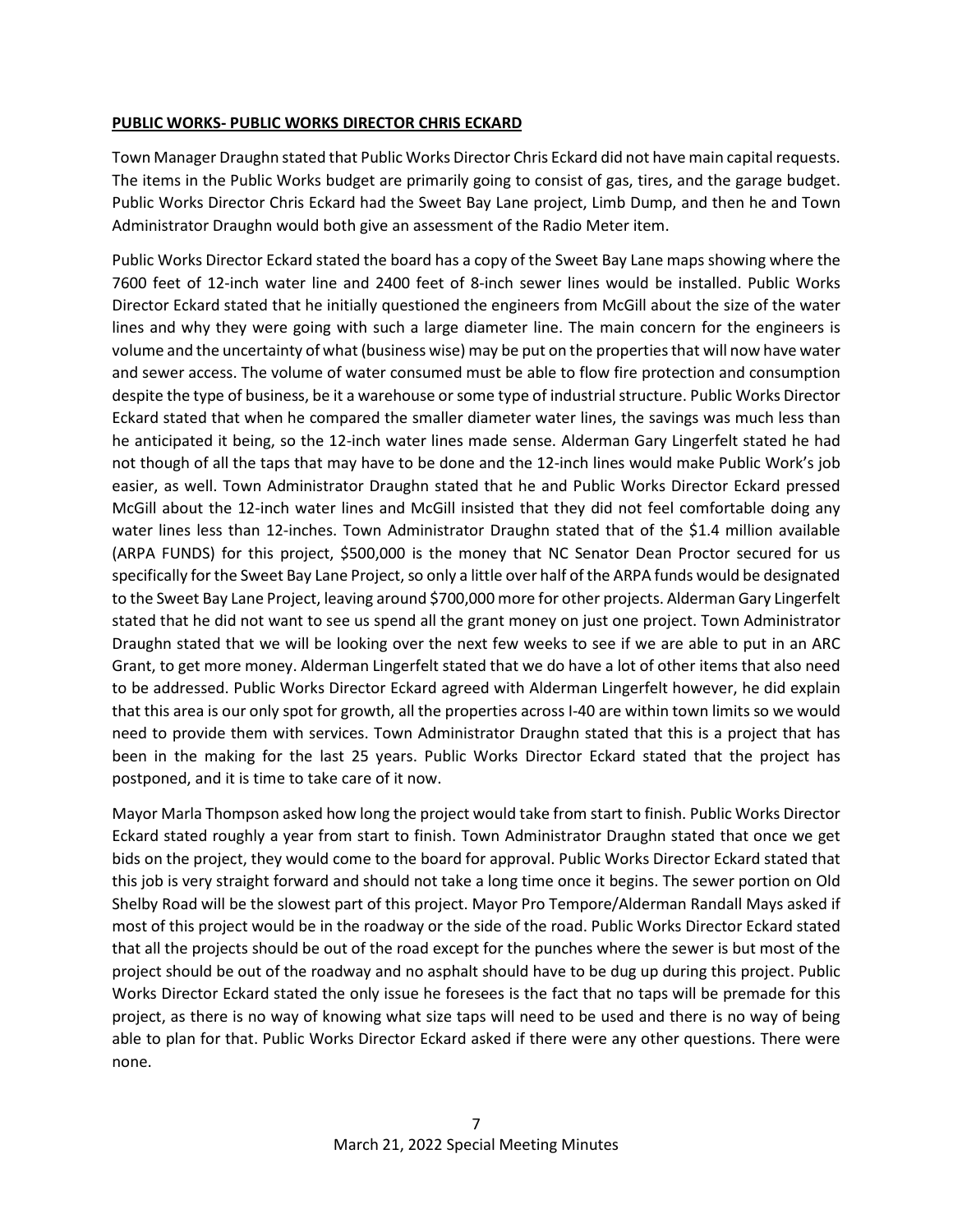Public Works Director Eckard stated he is reaching out to surrounding municipalities regarding their brush pickup and limb process. The last two payments that Public Works has made to grinding were \$22,500 and \$18,895 to get the brush we have picked up ground and then we are paying JW Grading and Demolition \$17,000 to \$18,000 to get rid of the grindings. Public Works Director Eckard stated that the limb dump has become a costly venture and is not as helpful as it once was. From a time standpoint, it is helpful, however, from a money standpoint it is not paying for itself. Public Works Director Eckard is talking to Blackburn Landfill regarding tipping fees, as well as, talking to City of Hickory and a few other municipalities to see what their process is for brush pick up. Public Works Director Eckard stated that it may be time to start going by yard size to base how much brush we pick up or measure the claw and do one scoop per household per week to cut down on the amount of brush. Our brush dump is just a brush dump and is not a mulch yard. We are having to pay to get rid of the mulch after it is ground down, which is becoming increasingly difficult to do. City of Hickory tool the mulch once and said they would not take it again. The gentleman on 19<sup>th</sup> street that does willingly take the mulch is not in good health any longer so he may not be an option for much longer. Public Works Director Eckard stated that if we must pay for the brush to be ground, then pay for JW Grading and Demolition to haul the grindings to Blackburn Landfill, then we might as well take the brush straight to Blackburn ourselves and save the money. People are not wanting mulch like the use to. Alderman Lingerfelt stated that he would take it, but he cannot take as much mulch as we produce. Town Administrator Draughn stated that when we started the brush pick-up program, we were paying \$9,000 once a year and have now doubled that due to the amount of brush we are consuming. Public Works Director Eckard stated that we provide a great service to our residents and we do have some landlords and businesses who take advantage of it, by bring brush in from other properties for us to haul off or they will pay a company to come in and trim up and then put all of the brush out by the road for the town to pick up. This is something that is also occurring with the junk items we pick up as well. Public Works Director Eckard stated that picking up the brush with solely the limb dump, has become more of an expense than a benefit and the junk pickup is doing the same. Alderman Lingerfelt asked if it would be beneficial if we followed what City of Hickory does, opening on Saturday and having trucks run through. The cost use to be \$10 a scoop, which has gone up now. Public Works Director Eckard stated we would have to re-permit the limb dump as a compost facility which would require too much time and effort. Public Works Director Eckard stated that the only two options he sees that we have are 1- Take the brush back to Blackburn or 2- Start limiting what we can pick up if we are going to keep the limb dump, which still incurs the cost of getting rid of the mulch. Mayor Pro Tempore/Alderman Randall Mays asked where we stood right now with the limb dump status. Public Works Director Eckard stated that if we can keep the brush consumption low, we may be able to get by without having to have it ground through the end of the year and nothing needs to be hauled off right now. Town Administrator Draughn stated that we can bring this project to the next council meeting or to the budget workshop once we have more data. Public Works Director Eckard stated that two weeks ago, 19 mattresses were picked up on the junk route, the week prior 13 mattresses were picked up, as well as the week prior to that for a total of 45 mattresses in a 3-week span.

Town Administrator Draughn stated that he had brough this idea to the table years ago, but in other towns he has worked in, they have had a junk pickup twice a year, once in the fall and once in the spring. If you put stuff out the rest of the year, it would not be picked up and you had to haul it off to the dump yourself. This would be a lot different than what the town is used to and it would be a battle and long-term effort but it may be worth it in the end. Public Works Director Eckard stated it would be a joint effort between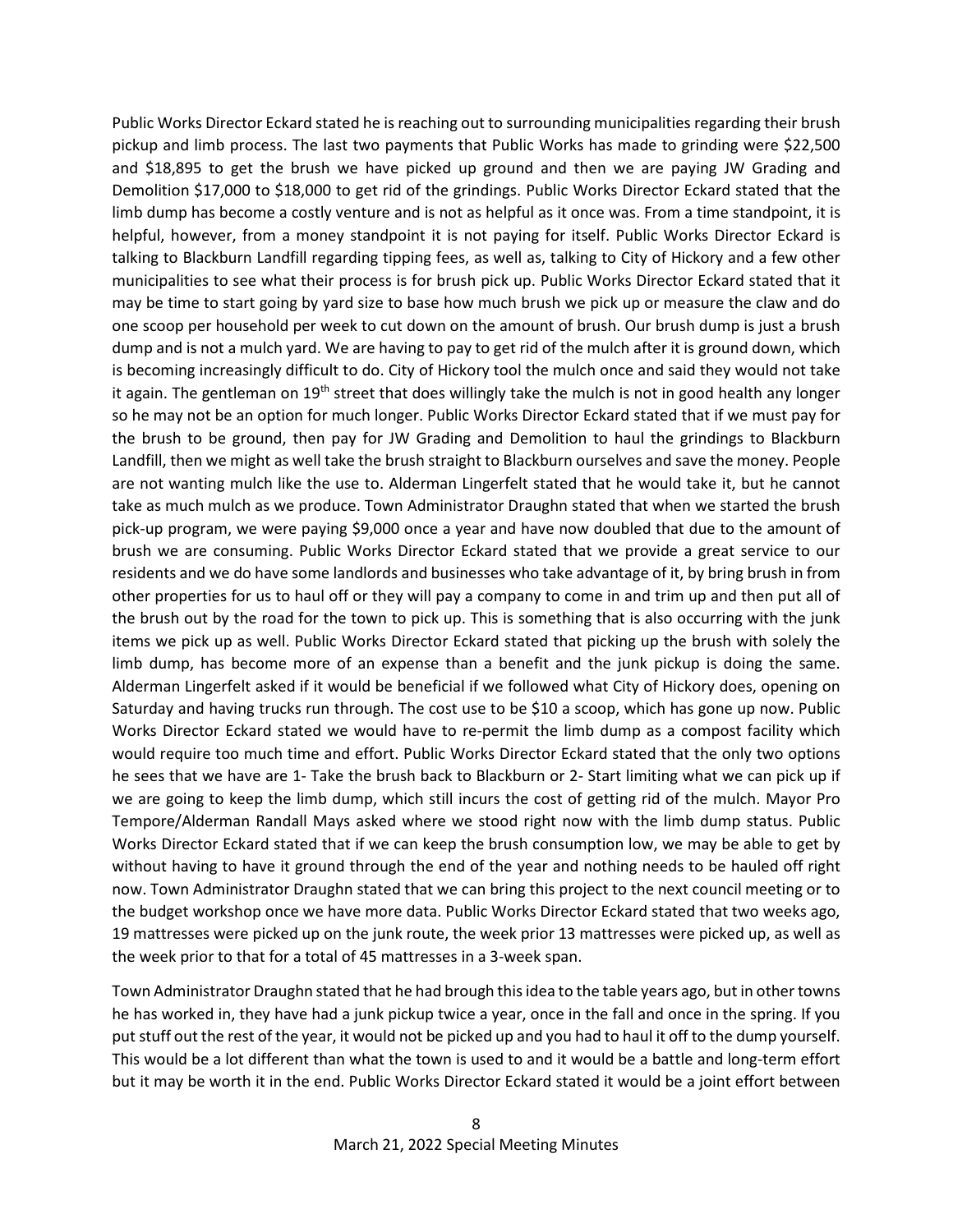Public Works, the Police Department, and Code Enforcement to see it through but it is something worth looking at going forward. Right now, the focusis on the limb dump. Mayor Pro Tempore/Alderman Randall Mays asked if we charged for white goods pickup. Public Works Director Eckard stated we do not. We do not run a route for White Goods Pickup, but we will pick it up if the "scavengers" do not get to it first. This service is available upon request and if the items are still there by the time, we get it, we will pick it up. Mayor Pro Tempore/Alderman Randall Mays asked what it would take to put limitations on the amount of brush and junk that is put out for pick up. Public Works Director Eckard stated he would like to measure and get the exact measurements of the claw and say that we will pick up one scoop of brush per week per household. There would be growing pains with it, but we would have to work through them. We can begin sending out notices and Public Works would begin sending out green tags and people would learn as they go. Mayor Pro Tempore/Alderman Randall Mays stated that he feels we should start putting a limit on the amount of things that we pick up and start siting people who exceed the set amount. Town Administrator Draughn stated that we will bring recommendations to the board so the ordinance can be amended and asked if July 1<sup>st</sup> was a suitable period for the board. Mayor Pro Tempore/Alderman Randall Mays stated he would like to see it begin prior to that because of how pitiful the yards look after a nice weekend. People are going to have to accept limitations that the town sets just like they have been able to accept the limitations that were set during COVID.

Public Works Director Eckard stated that it cost approximately \$98 per ton of junk that is hauled off to Blackburn. This is one truckload and we typically make numerous trips a week. We can send out notifications regarding the limitations that we set, as well as notify the residents of the availability of the box truck for rent for anything exceeding what we are able to pick up.

Town Administrator Draughn stated that Town Clerk Heather Minor would check to see if we can adopt this amendment during the April meeting or if we must have a hearing first. Town Clerk Heather Minor stated that you always must have a hearing first, so we should vote today to hold the public hearing at the April  $11<sup>th</sup>$  meeting, along with the public hearing we are already holding. Mayor Pro Tempore/Alderman Randall Mays made a motion that we call for a public hearing for an amendment to change the ordinance(s) with regards to waste/brush pick up and fees. Alderman Dallas Tester seconded the motion. The vote to hold a public hearing at the April  $11<sup>th</sup>$  meeting was unanimous.

| AYES:        | Mayor Pro Tempore / Alderman Randall Mays |
|--------------|-------------------------------------------|
|              | Alderman Gary Lingerfelt                  |
|              | Alderman Dallas Tester                    |
| <b>NOES:</b> | None                                      |

Town Administrator Draughn stated that the last item for Public Works is replacing all our radio read meters. We would move to Read from the Office meters. This would be an expensive project that we are not sure that we can afford yet, but we are looking at it. This would cost approximately \$1,000,000. Mayor Marla Thompson asked if there were any grants that we could get for this. Town Administrator Draughn stated that there are not any grants available, but it could be worth it if we could afford it. If we do think it is something that we can afford, we will have a presentation at the workshop to give more information about it. We are still in the process of analyzing costs. Mayor Pro Tempore/Alderman Randall Mays asked how many towers we would need and what the radios of these towers would be. Public Works Director Eckard stated that the company is getting this information together to see what all we would need for our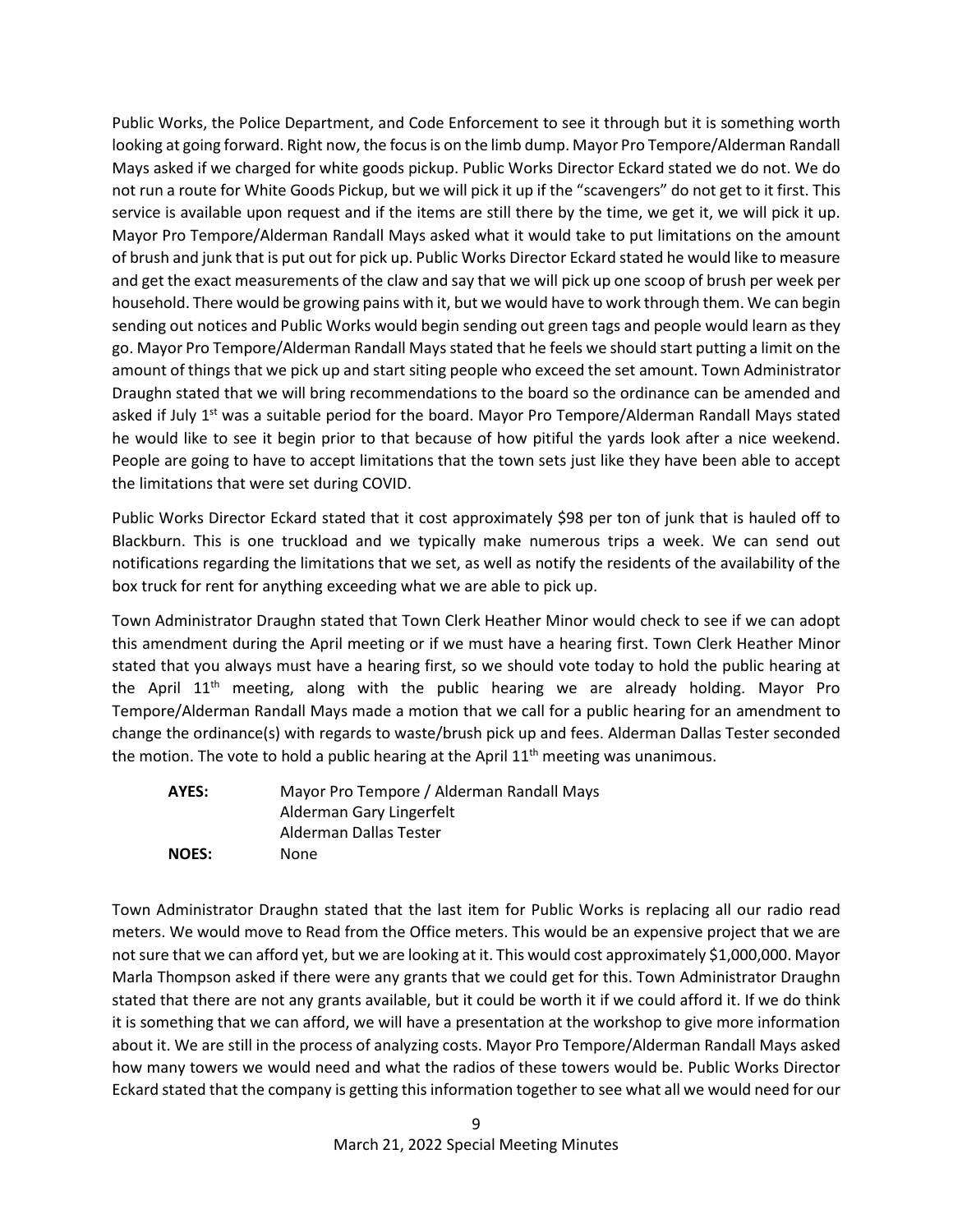size and topography. As soon as Public Works Director Eckard has all this information, he will get this back to the board. He hopes to have this information at the May budget workshop if it is feasible. Town Administrator Draughn stated that we have a company analyzing everything for us. Public Works Director Eckard stated that the mainframe system would be the costliest part of the project. This set up would provide Jamie and Denise instant readings and you are able to check peoples meter in real-time, anytime. This system would allow whoever is reading the meters to be able to pull up the information regarding usage on their phone or tablet immediately. Years' worth of meter reading information can be stored in this new system. Mayor Pro Tempore/Alderman Randall Mays asked if the meters were able to be shut off from the office. Public Works Director Eckard stated if you pay an additional \$600,00-\$700,000. Mayor Marla Thompson asked if this new program would free up some of Josh's time and allow him to be able to do other things as needed. Public Works Director Eckard stated that it would free up Josh for other projects. At this time, Public Works Director Eckard excused himself from the Budget Retreat.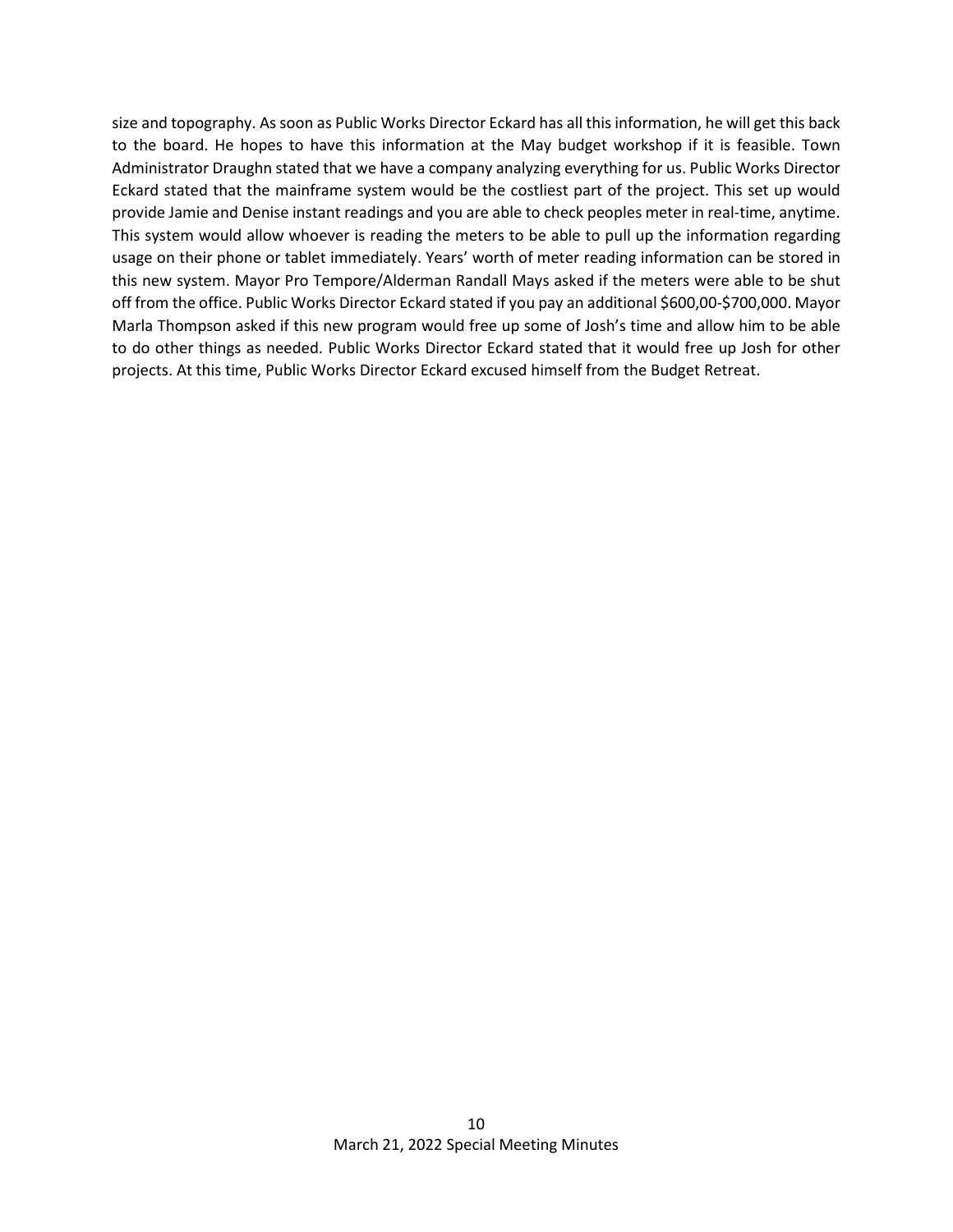#### **POLICE DEPARTMENT- POLICE CHIEF TJ BATES**

Town Administrator Draughn stated the two main things that Police Chief Bates has requested this year is an increase in pay for his department and updating the outdated vehicles that are remaining in the fleet. Town Administrator Draughn stated that since Police Chief Bates began his career with the Town of Long View, he has made his need for an administrative assistant known, however, Police Chief Bates feels so strongly about the rise of starting pay and compression pay for his department that he is more than willing to forego an administrative assistant. After Town Administrator Draughn's opening comments regarding the Police Department, he turned the floor over to Police Chief TJ Bates.

Police Chief TJ Bates stated that this was his third budget retreat with the Town of Long View as the Chief of Police and gave his opening comments addressing the character, work ethic, challenges, strengths and bravery of the men and women who service as Town of Long View Police Officers. Following his address to the Board, Police Chief Bates thanked the board and town administration for always supporting the police department.

Police Chief Bates stated that the first budget item he wanted to address are the ten full-time vehicles with high mileage around 90,000-125,000 miles. Police Chief Bates stated this is an increase from seven vehicles with high mileage last budget year. A two-car rotation must be kept as the minimum to maximize fleet performance, reduce maintenance and repair costs. The patrol division averages 12,923 miles on their vehicles on a yearly basis. Police Chief Bates stated that he is requesting two 2022 Ford Police Interceptor Utility AWD/ 3.3L V6 Direct-Injection, which is what was purchased last budget year and the department has been extremely happy with their performance. The price for these SUV's this year is \$32,805.00 each on STATE BID, estimating upfit for policing is \$15,028.90, which is subject to change due to inflation, making the total estimated requested cost \$95,667.80. This total includes everything that both vehicles would need to be fully outfitted police vehicles, such as, cage, lights, sirens, etc. Police Chief Bates advised the board to take a moment and look at the new explorers, which one is on duty today, if they have not already done so, so that they can see what they are purchasing. Mayor Pro Tempore/Alderman Randall Mays asked if we have explored the option of adding more Police Trucks to the fleet. Police Chief Bates stated that he has. Ford just came out with a new Ford F-150 Police Interceptor, which Police Chief Bates wanted to give Ford one year before he looked further into them. The detective division would benefit from having a truck once their vehicles go out, due to the amount of evidence that they can encounter and need to haul. Police Chief Bates stated that the only downside to the truck that he and Officer Ford currently have is the turn radius is not great, which is why he wants to give the new Ford F-150 a year and then review the specifications.

Police Chief Bates stated that the proposed salary adjustment is in no way, shape, or form Long View Police Department trying to compete with Hickory Police Department (HPD), because we are not the size of HPD and do not have the same type of funding. Police Chief Bates stated the pay adjustment that he is preposing is comparable to Conover, Claremont, Granite Falls, and Lenoir. The proposed adjustment of starting pay is from \$35,000 to \$40,000 for a brand-new police officer, though this is still a little under some other municipalities, it does put us near other departments of our size. Police Chief Bates would also like to implement a pay structure of Police Officer I, Police Officer II, and Master Police Officer. Police Chief Bates stated that Senate Bill 300 passing has caused a great need for administrative staff, however, it is more important to Chief Bates to retain the staff that he already has. Police Chief Bates stated that we have already lost one officer, Dylan Smith, to Lincoln County Sheriff's Office due to a \$4,000 pay raise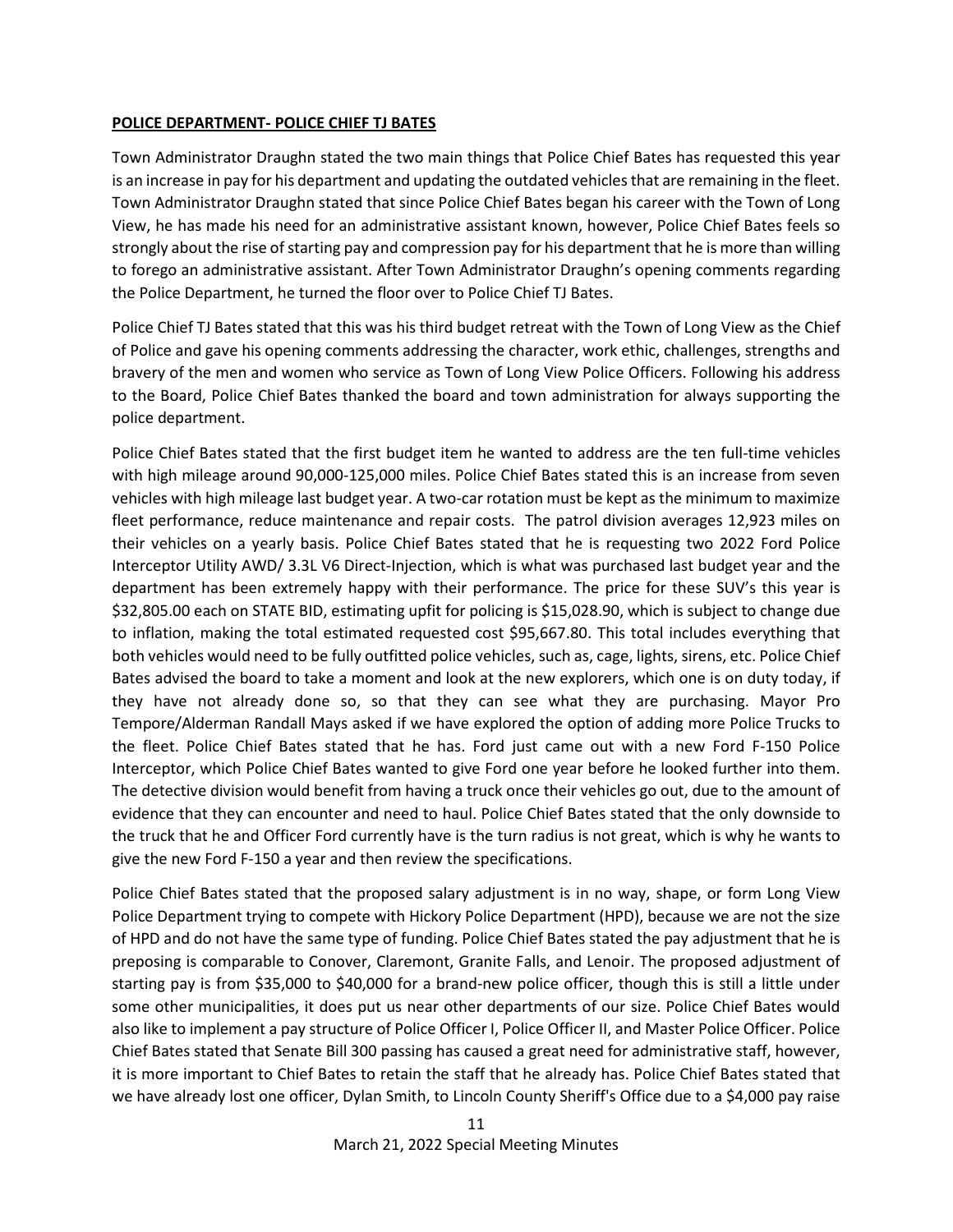and the ability to earn more money. Police Chief Bates stated that the total cost for the pay adjustment would be \$41,554.00. The pay adjustment schedule is requested instead of an additional police department employee position and will address salary inequity and compression from previous administrations and meets the competitive demands of pay with similar sized jurisdictions. Chief Bates stated employee retention is most important because once an officer has left, they are not being replaced. The new position that was granted last year has yet to be filled. In the next one- and one-half years, Long View Police Department will lose two officers through retirement with a combined 45 years of experience. All jurisdictions in Catawba County have increased police officer pay to a rate that we will have a tough time with officer retention and officer recruitment if the economy keeps the same path. Police Chief Bates stated that we now have three jobs available between the Major and two patrol officer jobs, we have two officers on staff that are bilingual that make \$35,000 a year. Alderman Dallas Tester stated he was surprised that those officers have not been stolen from us yet. Police Chief Bates stated that other agencies are after our people because our people receive good training and are good officers. The pay increase, Chief Bates states, should be a tremendous help with retention and recruitment, they are appreciative of everything they have received and do not expect to have the same pay as larger agencies. Town Administrator Draughn stated that this has been a topic of discussion in the manager meetings. Due to COVID and the scrutiny law enforcement has been under has made us reactionary instead of being able to be proactive, we are having to react to the market. Mayor Pro Tempore/Alderman Randall Mays stated he can see Chief Bates' point and it points out that we have to keep up with industry standards, as well, in all departments, but in regards to the police department, as well as the fire department, there is such a distinct difference in leadership, for the better, that the folks that we are getting and that have lived through other chiefs recognize the shift in leadership. Alderman Dallas Tester asked if Chief Bates knows of any departments around here that offer any incentives for bilingual employees. Chief Bates stated that Catawba County Sheriffs Office offers a bilingual and education incentive. Alderman Dallas Tester asked if Chief Bates thought that was something that would work here. Chief Bates stated that his proposed increase and the pay structure will get the us some positive attention but that is something we can look at in the future. Chief Bates stated he cannot thank the board enough for being so supportive and he hopes that the department makes the board proud. Alderman Randall Mays asked if Chief Bates had a break down for classifying POI, POII, and MPO. Chief Bates stated that a POI is a rookie until you receive your general certificate after you have made it through 12 months probationary period with the state training and standards. POII is potentially up to 3 years of service, as well as certain certifications (such as Radar, Intox., etc.) that Chief Bates feels are necessary to become a Master Patrol Officer (MPO). Additional education may compensate for the certifications. Chief Bates stated that a pay structure helps with chain of command and liability as a ranking system.

Chief Bates asked if there were any additional questions. There were none. At this time, the board took a 15-minute break.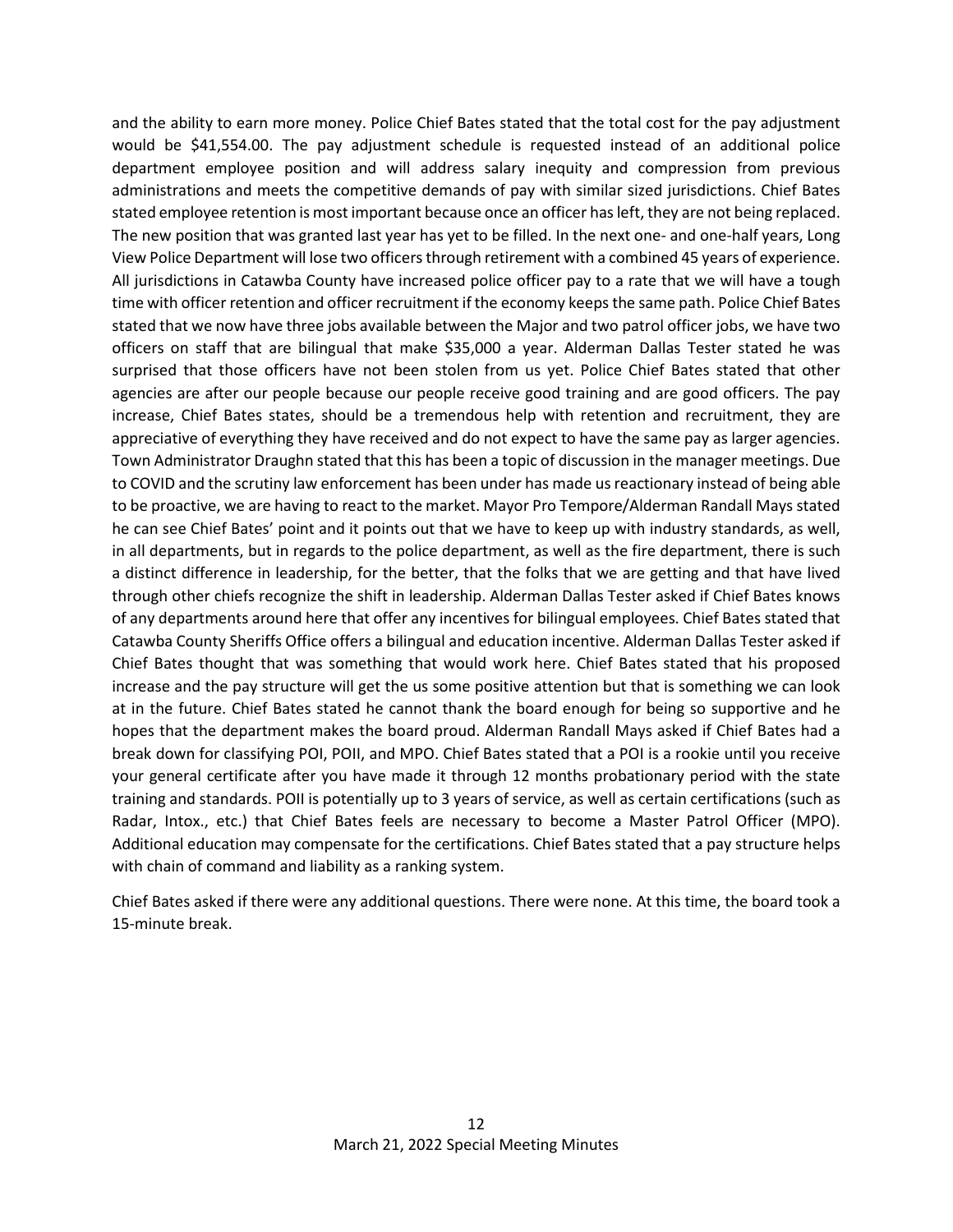# **ADMINISTRATION/FINANCE- TOWN MANAGER DAVID DRAUGHN, FINANCE DIRECTOR JAMES COZART AND DEPUTY FINANCE DIRECTOR DENISE COLLINS**

Finance Director James Cozart stated that the first item he wanted to discuss is the vacation accrual rate. Police Chief Bates and Town Clerk Heather Minor checked with surround municipalities to see what other agencies did regarding vacation accrual for existing employees, as well as new employees transferring time from another agency. The proposed change of vacation leave accrual rate would be as follows:

| <b>Years of Service</b> | Days Accrued Per Year (based on workday) |
|-------------------------|------------------------------------------|
| $0 - 1.99$              |                                          |
| $2 - 4.99$              | 12                                       |
| $5 - 9.99$              | 15                                       |
| $10 - 14.99$            | 18                                       |
| $15 - 19.99$            | -21                                      |
| 20 plus                 | 24                                       |

Vacation leave may be accumulated without any applicable maximum until the last pay period of the calendar year. Any employee with a balance exceeding 30 days (240 hours) shall have the excess accumulation transferred to sick leave so that only a balance of 30 days (240 hours) is carried forward to January 1.

The above would take the place of the current policy which is listed below:

Eachfull-time employee oftheTownshallearn vacation leave each payroll period atthe rate shown inthe schedule below:

|                | Years of Service Amount of leave earned |
|----------------|-----------------------------------------|
| $0-9.99$ years | 10 days                                 |
| 10-19.99 years | 15 days                                 |
| $20+$ years    | 20 days                                 |

Vacation leave is granted so that employees may have approved time *off* from work, and it is anticipated that employees will use time off within a year of when it is earned. Effective the last payroll in the fiscal year, any employee with more than that number of days of accumulated leave shall have the excess accumulation removed so that only 10, 15 or 20 days (accrual rates depending on service) are carried forward to July 1 of the next calendar year. Without approval of the Board employees will not have additional vacation leave added to that leave balance until leave has been taken.

Finance Director Cozart stated that when we are trying to hire someone with experience their time transfers in for the retirement system, however, they have to accrual vacation time as a new employee which seems to be a hinderance. Alderman Gary Lingerfelt stated that he felt like that would have to help people to know that they are not going to have to start all over on vacation time if we adopt this change to the accrual policy. Town Administrator Draughn asked if the board is ok with us making the change, when would they like for us to implement it. Mayor Pro Tempore/Alderman Randall Mays stated that it should go into effect July  $1^{st}$ , and we can bring a draft to the board anytime between now and the June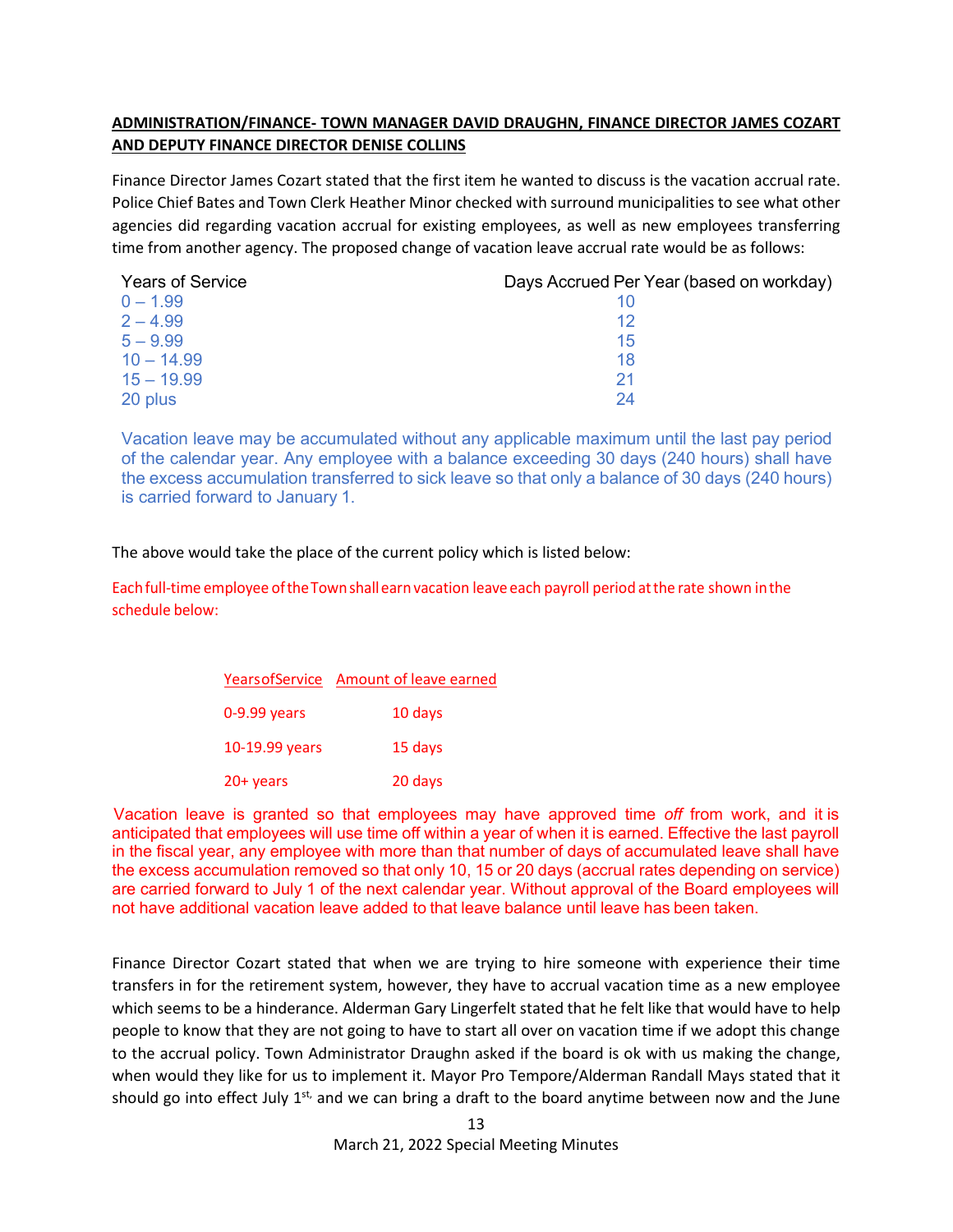meeting. Alderman Gary Lingerfelt asked if we were still putting a cap on the maximum that can roll over. Finance Director Cozart stated that 240 hours of vacation time would be the maximum amount that you can transfer over to the next year and the balance would be converted into sick time.

Deputy Finance Director Denise Collins present the request for a part-time office assistant. Deputy Finance Director Collins stated that a part-time office assistant is requested to assist the front customer service area. Currently there is a strain on the administrative employees to help cover the front office. This position would work most days 10:00 a.m. to 2:00 p.m. These times would allow other administrative employees to have lunch, vacation and sick days. The person would need to have a flexible schedule for longer or shorter days as needed. The online payment system has relieved the front office/drive thru of the number of customers coming by to pay. However, it has caused the finance department to divert more time and attention to bank reconciliations. This position would help allow finance and the Clerk to focus more on the day-to-day operations of their duties and less time assisting the front office. This will especially be more important wen the lobby reopens to the public April  $1<sup>st</sup>$ . A part-time office assistant would work up to 19 hours per week but no more than 1,000 hours per year. Mayor Pro Tempore/Alderman Randall Mays asked what qualifications the person would need for this position. Finance Director Cozart stated that the person would need customer service experience, preferably someone with money handling experience would also be a plus. Mayor Pro Tempore/Alderman Randal Mays asked what we would do if someone was sick or out for several consecutive days. Town Administrator Draughn stated that some of this would be a learning curve. Finance Director Cozart agreed and stated that there are times when Angie is not busy up front and other times where she is completely covered up. We would have to adjust this person's schedule according to how many hours they have worked that week. This would be one reason the ideal candidate would have to be flexible. Deputy Finance Director Collins stated that their pay would depend on experience but, being that they would not be receiving benefits we would start this person around \$16.00/hr to \$17/hr. This would be a position that a retiree would need to take to have the flexibility we are looking for. Town Administrator Draughn asked that we prefer not to offer benefits to this employee, such as insurance, but if we found the perfect candidate, what would be the board thoughts on that. Alderman Gary Lingerfelt stated that if we get a retiree for that position, they should not need insurance. Alderman Dallas Tester stated he felt like it may be hard to find someone who is as flexible as we need them to be. Mayor Pro Tempore/Alderman Randall Mays stated that with as many retirees as we have in this town, it should not be that difficult to find someone and it would only be around \$16,00- to \$17,000 more a year for the administration side of the town. Mayor Pro Tempore/Alderman Randall said that looking towards the future, this could potentially be a full-time position that could be split between the Town, Police Department, and Fire Department if needed. Finance Director Cozart stated that the idea of this candidate helping Public Works with administrative things have been discussed and there are a lot of different directions this position could go in.

Finance Director Cozart stated that they have pulled together some numbers for a cost-of-living adjustment. For consideration purposes, they put together numbers for a 3% increase, as well as a 4% increase. The total cost of a 3% cost of living adjustment \$73,514. A 4% cost of living adjustment would be \$98,635. These numbers are including the pay increase from the police department, as well. Town Administrator Draughn stated that he feels that due to inflation it is important that we do something for the employees of the town. May Pro Tempore/Alderman Randall Mays stated that since the last couple of years have been rough, a 4% increase is what he would like to see done. Alderman Dallas Tester stated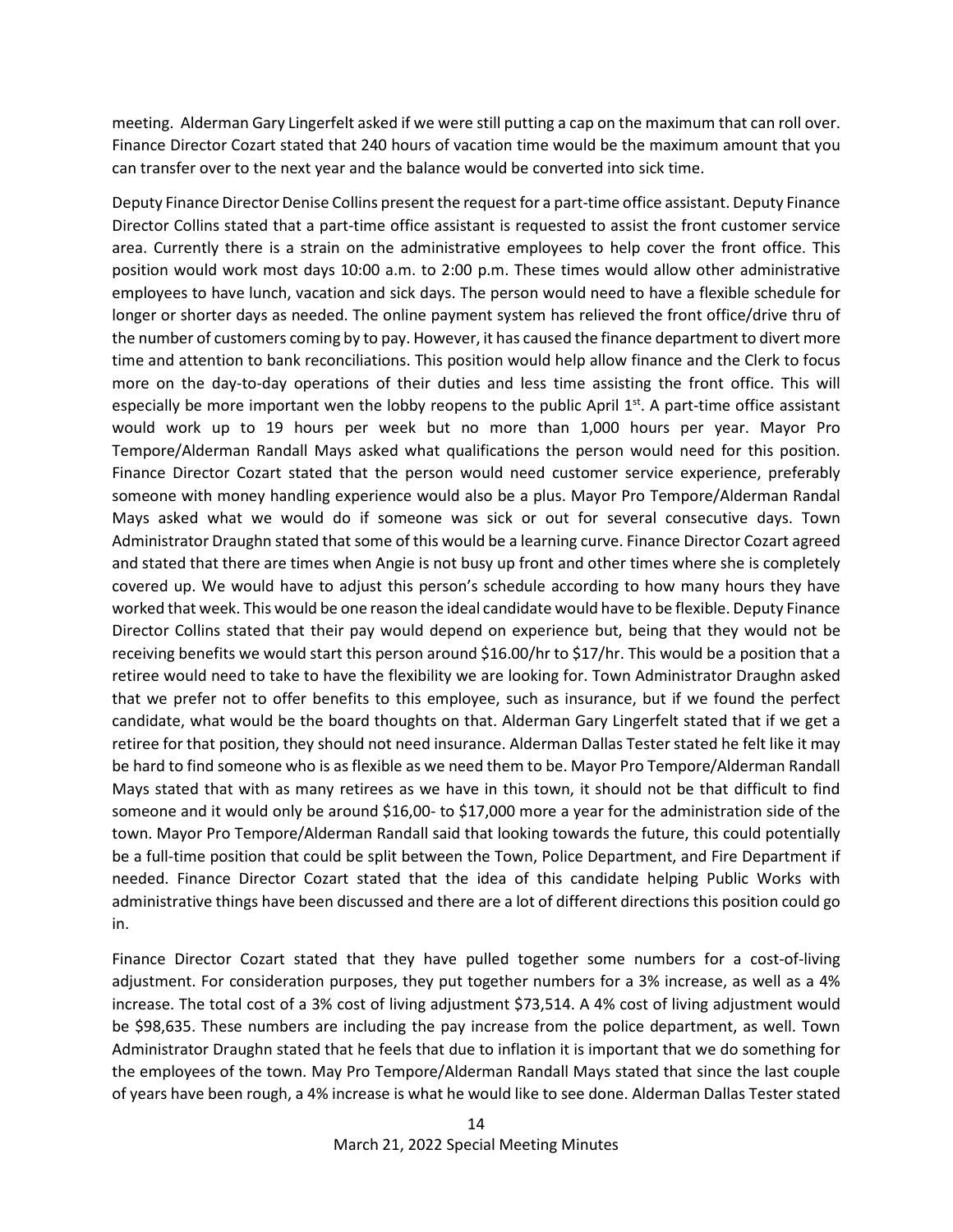that he feels that that is generous and a good idea. Town Administrator Draughn stated that there is nothing that has been recommended today that he feels we cannot afford to do. Mayor Pro Tempore/Alderman Randall Mays stated that he realizes there is a \$25,000 difference in 3% and 4% increase, however, he feels that with the sacrifice the employees have made in the last two years, they more than deserve this increase.

Finance Director Cozart stated that the next part of the discussion is about revenue information. We have not received guidance from the NC League of Municipalities (NCLM) yet on what they estimate the State Shared Revenue will be. Finance Director Cozart stated he can provide rough numbers and will have a better idea once we receive the information from the NCLM. Powell Bill revenues from previous years have been on a downward trend until 2021-2022 and we have received \$159,512.28 as of March 2022. Our sales tax revenue, based on state estimates, our budget estimate for the year was \$1.4 million. Year to date, with three distributions yet to come, we have received a little over \$1.3 million which is 95% of what the estimate was. Town Administrator Draughn stated that our budget to actual shows that we have had growth. Finance Director Cozart stated that we are proposing that our Returned Check Fees increase from \$25 to \$35, which we can charge \$35 as the maximum per the NC GS 25-3- 506. We have received a letter from the City of Hickory stating a 3% increase will be applied for water and sewer increase, which we will pass along to our citizens. Town Administrator Draughn stated that in a couple of years, the cost of recycling is getting ready to drastically increase. The Catawba County Managers have talked about this at length. The roll out recycling carts were a great idea, however, people use them for trash, so they have become an issue. When the time comes, if all the towns agree, we may go back to a drop off recycling center instead of curbside pick-up. Finance Director Cozart stated that as of today we have not received the tipping fee from Republic Service.

Finance Director Cozart stated the debt schedule was included in their agenda packets. In the coming year, in the general fund, we will be paying off the loan for the radio equipment (general fund) and a public works meter reading truck (Utility fund).

Town Administrator Draughn asked if there were any questions. Mayor Marla Thompson asked on the Powell Bill, how many more dirt roads do we have that have to pave. Town Administrator Draughn stated he believes we have two remaining to pave. We are going to attempt to have it completed this year, as well as find a contractor who would also do a sidewalk.

Finance Director Cozart stated that he did have a budget transfer to vote on. We need to move \$69,718.00 from the Utility Fund to General fund for the Fire Department Extraction equipment. Alderman Dallas Tester made a motion to transfer the funds to the appropriate fund and Alderman Gary Lingerfelt seconded the motion. The motion carried unanimously.

**AYES:** Mayor Pro Tempore / Alderman Randall Mays Alderman Gary Lingerfelt Alderman Dallas Tester **NOES:** None At this time, we recessed for lunch.